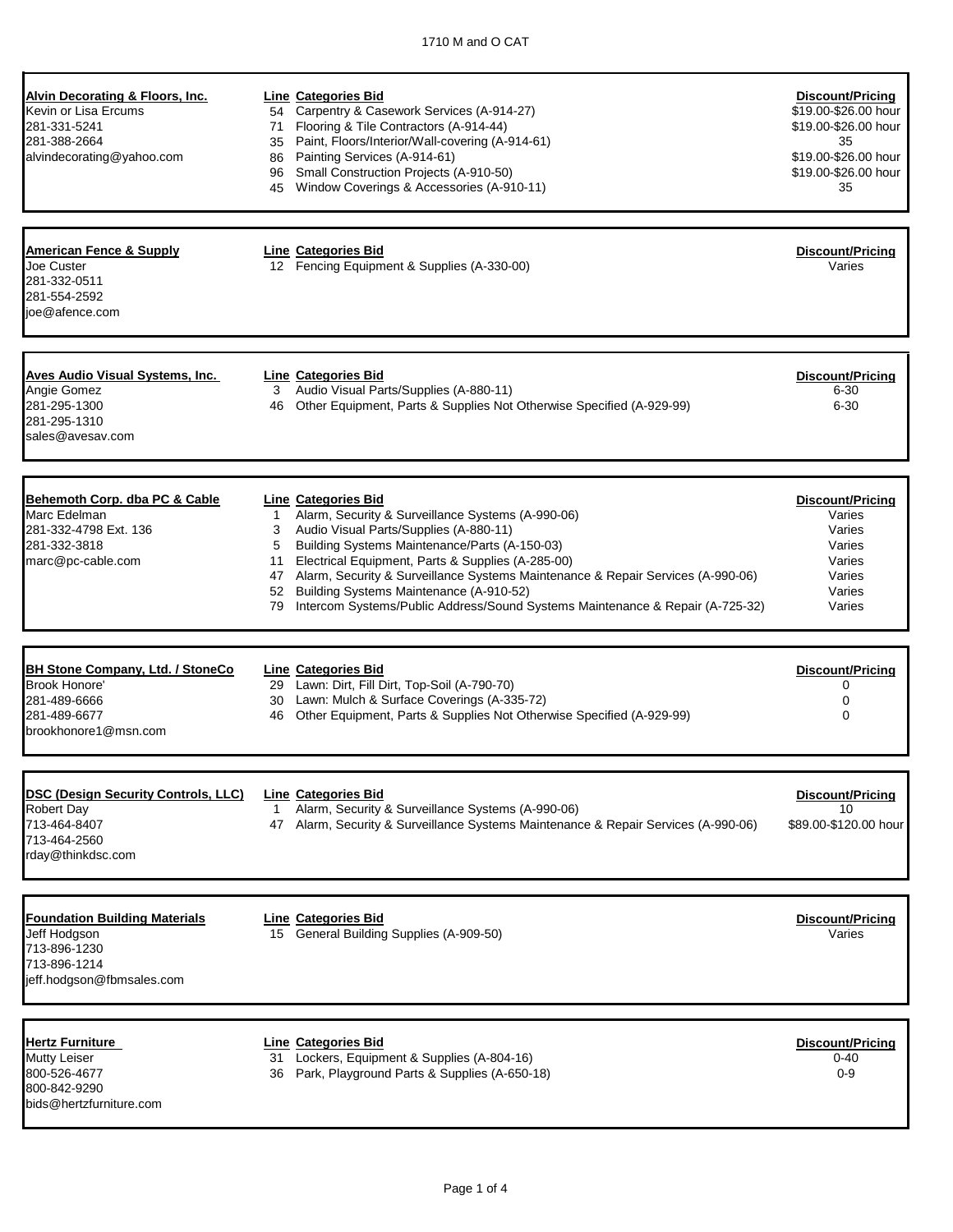417-829-5879 800-925-0899 probids@oreillyauto.com

**O'Reilly Auto Parts Line Categories Bid Discount/Pricing**

Vanessa Creech 43 Vehicle Parts & Supplies (A-929-99) 41

| <b>Otis Elevator Company</b>           |                | <b>Line Categories Bid</b>                                              | Discount/Pricing        |
|----------------------------------------|----------------|-------------------------------------------------------------------------|-------------------------|
| Marissa Lipar                          |                | 63 Elevator Maintenance Services (A-909-13)                             | \$400.00                |
| 346-315-6195                           |                |                                                                         |                         |
| 860-998-8138                           |                |                                                                         |                         |
| marissa.lipar@otis.com                 |                |                                                                         |                         |
|                                        |                |                                                                         |                         |
|                                        |                |                                                                         |                         |
| <u>Patco Hardware &amp; Lumber, LP</u> |                | <b>Line Categories Bid</b>                                              | <b>Discount/Pricing</b> |
| James Quinn                            | 5              | Building Systems Maintenance/Parts (A-150-03)                           | $0 - 35$                |
| 281-331-5296                           | $\overline{7}$ | Custodial Equipment Parts (A-934-39)                                    | $0 - 35$                |
| None                                   | 8              | Custodial Equipment & Supplies (A-485-00)                               | $0 - 35$                |
| sales@patcohardware.com                | 9              | Doors, Building, Exterior/Interior, Parts & Supplies (A-150-21)         | $0 - 35$                |
|                                        |                | 10 Doors, Overhead, Parts & Supplies (A-150-55)                         | $0 - 35$                |
|                                        |                | 11 Electrical Equipment, Parts & Supplies (A-285-00)                    | $0 - 35$                |
|                                        |                | 12 Fencing Equipment & Supplies (A-330-00)                              | $0 - 35$                |
|                                        |                | 13 Fire Extinguishers, Parts & Supplies (A-340-00)                      | $0 - 35$                |
|                                        |                | 14 First Aid, Safety Equipment, Parts & Supplies (A-345-00)             | $0 - 35$                |
|                                        |                | 15 General Building Supplies (A-909-50)                                 | $0 - 35$                |
|                                        |                | 16 Generators, Equipment, Parts & Supplies (A-936-39)                   | $0 - 35$                |
|                                        |                | 17 Glass (A-910-30)                                                     | $0 - 35$                |
|                                        |                | 18 Hand Tools, Accessories & Parts (A-445-00)                           | $0 - 35$                |
|                                        |                | 19 Hardware (A-450-00)                                                  | $0 - 35$                |
|                                        |                | 20 HVAC Filters (A-031-42)                                              | $0 - 35$                |
|                                        |                | 21 HVAC Equipment Parts & Supplies (A-031-67)                           | $0 - 35$                |
|                                        |                | 22 HVAC Units (A-031-06)                                                | $0 - 35$                |
|                                        |                | 23 M & O Refrigeration Supplies (A-740-00)                              | $0 - 35$                |
|                                        |                | 24 Industrial Supplies (A-545-29)                                       | $0 - 35$                |
|                                        |                | 25 Lamps & Ballasts (A-285-00)                                          | $0 - 35$                |
|                                        |                | 27 Lawn: Chemicals, Fertilizers, Insecticides & Pesticides (A-675-00)   | $0 - 35$                |
|                                        |                | 28 Lawn: Equipment, Parts & Supplies (A-515-15)                         | $0 - 35$                |
|                                        |                | 32 Locksmith Parts (A-450-55)                                           | $0 - 35$                |
|                                        |                | 33 Lumber & Wood Products (A-540-11)                                    | $0 - 35$                |
|                                        |                | 34 Material Handling Equipment (A-929-58)                               | $0 - 35$                |
|                                        |                | 35 Paint, Floors/Interior/Wall-covering (A-914-61)                      | $0 - 35$                |
|                                        |                | 37 Plumbing Fixtures Parts & Supplies (A-914-68)                        | $0 - 35$                |
|                                        |                | 38 Roofing Materials & Supplies (A-914-73)                              | $0 - 35$                |
|                                        |                | 39 Septic Systems & Parts (A-910-68)                                    | $0 - 35$                |
|                                        |                | 41 Swimming Pool Chemicals, Parts & Supplies (A-650-66)                 | $0 - 35$                |
|                                        |                | 42 Testing Equipment (A-936-99)                                         | $0 - 35$                |
|                                        |                | 43 Vehicle Parts & Supplies (A-929-99)                                  | $0 - 35$                |
|                                        |                | 44 Welding Machine Work, Parts & Supplies (A-895-00)                    | $0 - 35$                |
|                                        |                | 46 Other Equipment, Parts & Supplies Not Otherwise Specified (A-929-99) | $0 - 35$                |
|                                        |                |                                                                         |                         |
|                                        |                |                                                                         |                         |
| <b>School Kids Healthcare</b>          |                | <b>Line Categories Bid</b>                                              | <b>Discount/Pricing</b> |
| <b>Customer Service</b>                |                | 14 First Aid, Safety Equipment, Parts & Supplies (A-345-00)             | $0 - 20$                |
| 800-558-6270                           |                |                                                                         |                         |
| 800-558-1551                           |                |                                                                         |                         |
| service@schoolkidshealthcare.com       |                |                                                                         |                         |

# **School Nurse Supply, Inc. Line Categories Bid Discount/Pricing**

800-485-2737 800-485-2738 jgiesel@schoolnursesupplyinc.com

Jeff Giesel 14 First Aid, Safety Equipment, Parts & Supplies (A-345-00) 0-10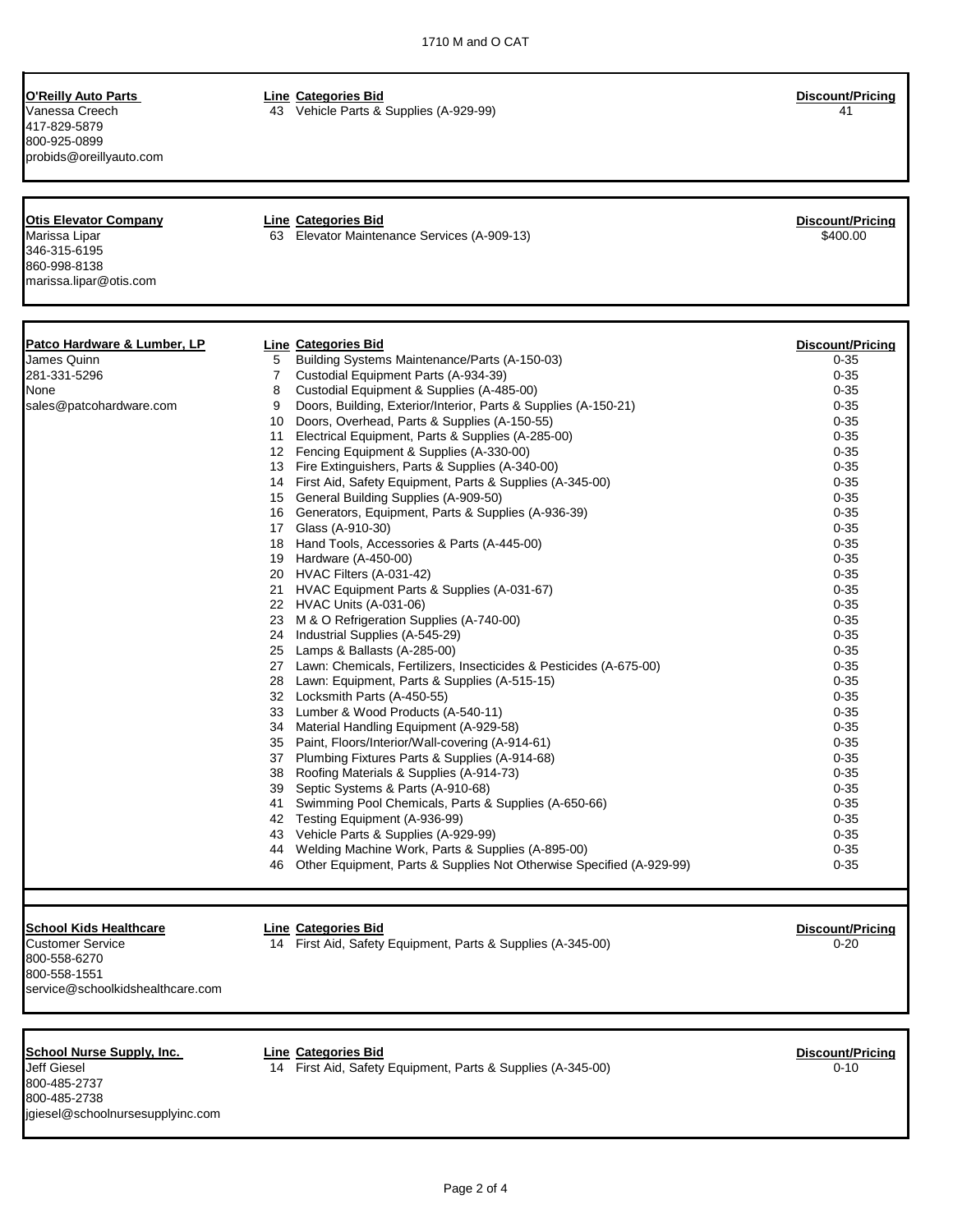Г

| <b>School Outfitters</b><br>Shawn Donnellon<br>800-260-2776<br>800-494-1036<br>shawn.donnellon@schooloutfitters.com | Line Categories Bid<br>Audio Visual Parts/Supplies (A-880-11)<br>3<br>Bleacher Equipment/Parts & Supplies (A-420-04)<br>4<br>Cafeteria & Kitchen Equipment and Miscellaneous Parts (A-165-00)<br>6<br>31 Lockers, Equipment & Supplies (A-804-16)<br>36 Park, Playground Parts & Supplies (A-650-18)<br>Other Equipment, Parts & Supplies Not Otherwise Specified (A-929-99)<br>46                         | Discount/Pricina<br>2<br>2<br>$\overline{2}$<br>$\overline{2}$<br>$\overline{2}$<br>2 |
|---------------------------------------------------------------------------------------------------------------------|------------------------------------------------------------------------------------------------------------------------------------------------------------------------------------------------------------------------------------------------------------------------------------------------------------------------------------------------------------------------------------------------------------|---------------------------------------------------------------------------------------|
| School's In, LLC<br>Reggie Kremer<br>877-839-3330<br>877-296-3336<br>sales@schoolsin.com                            | <b>Line Categories Bid</b><br>Bleacher Equipment/Parts & Supplies (A-420-04)<br>$\overline{4}$<br>Cafeteria & Kitchen Equipment and Miscellaneous Parts (A-165-00)<br>6<br>31 Lockers, Equipment & Supplies (A-804-16)<br>36 Park, Playground Parts & Supplies (A-650-18)<br>40 Signage & Graphics Interior/Exterior (A-801-55)<br>46 Other Equipment, Parts & Supplies Not Otherwise Specified (A-929-99) | Discount/Pricing<br>5<br>5<br>5<br>5<br>5<br>5                                        |
| <b>Southwest Texas Equipment Dist.</b><br>Jason Speer<br>713-895-0404<br>713-895-0434<br>jason@swted.com            | <b>Line Categories Bid</b><br>23 M & O Refrigeration Supplies (A-740-00)                                                                                                                                                                                                                                                                                                                                   | Discount/Pricing<br>Varies                                                            |
| <b>Texas Irrigation Supply</b><br>John Bisant<br>512-971-4827<br>512-646-2676<br>john.bisant@txisupply.com          | Line Categories Bid<br>28 Lawn: Equipment, Parts & Supplies (A-515-15)<br>37 Plumbing Fixtures Parts & Supplies (A-914-68)<br>46 Other Equipment, Parts & Supplies Not Otherwise Specified (A-929-99)                                                                                                                                                                                                      | Discount/Pricing<br>54<br>54<br>54                                                    |
| TMS, Co., Inc. / FilterBuy<br>Griselda Taylor<br>256-375-8945<br>256-615-8765<br>griselda.taylor@filterbuy.com      | Line Categories Bid<br>20 HVAC Filters (A-031-42)                                                                                                                                                                                                                                                                                                                                                          | Discount/Pricing<br>0                                                                 |
| Transtar A/C Supply, Inc.<br><b>Floyd Franklin</b><br>281-499-1142<br>281-403-6926<br>alvin@transtaracsupply.com    | <b>Line Categories Bid</b><br>20 HVAC Filters (A-031-42)                                                                                                                                                                                                                                                                                                                                                   | Discount/Pricing                                                                      |
| <b>Troxell Communications, Inc.</b><br>Adela Briner<br>281-538-2497<br>281-538-5484<br>adela.briner@trox.com        | Line Categories Bid<br>Audio Visual Parts/Supplies (A-880-11)<br>3<br>Electrical Equipment, Parts & Supplies (A-285-00)<br>11<br>40 Signage & Graphics Interior/Exterior (A-801-55)<br>Other Equipment, Parts & Supplies Not Otherwise Specified (A-929-99)<br>46                                                                                                                                          | Discount/Pricing<br>$1 - 70$<br>$1 - 70$<br>$1 - 70$<br>$1 - 70$                      |
| Tubing & Metric Hydraulics, Inc.<br>Joe Burroughs<br>281-331-1600<br>281-331-1732<br>joeb@tmhyd.com                 | <b>Line Categories Bid</b><br>16 Generators, Equipment, Parts & Supplies (A-936-39)<br>28 Lawn: Equipment, Parts & Supplies (A-515-15)<br>34 Material Handling Equipment (A-929-58)<br>43 Vehicle Parts & Supplies (A-929-99)<br>46 Other Equipment, Parts & Supplies Not Otherwise Specified (A-929-99)                                                                                                   | Discount/Pricing<br>10<br>10<br>10<br>10                                              |